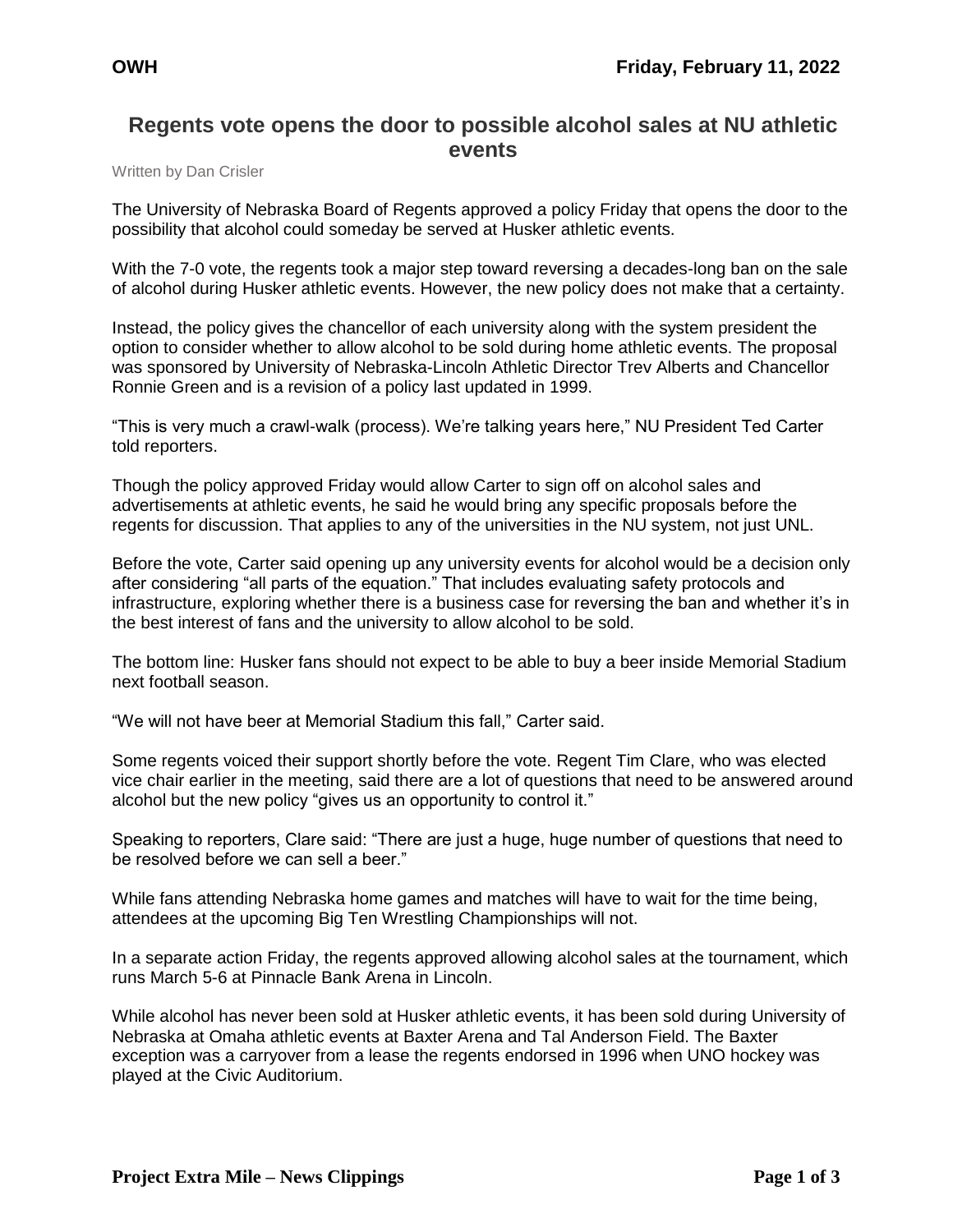Those exceptions have been a mark of inconsistency under the previous policy, Carter and several regents said. Regent Barbara Weitz said the newly adopted policy creates "an understanding of who decides what and when."

"We're all concerned and we all want to do it in a way that's responsible," she said.

Outside of the regents, not everyone was in favor of the alcohol-related items.

Chris Wagner, executive director of Project Extra Mile, said the organization was disappointed by the regents' approval. He expressed concerns that setting the stage for the possibility that alcohol could be sold at athletic events would reverse the strides NU has made in curbing students' binge drinking since the 1999 policy was enacted. Citing statistics from UNL's website and a 2019 article from Michigan news source MLive, Wagner noted that the student binge drinking rate has fallen from 62% in 1997 to 35% in 2018.

"(The 1999 policy) has worked to reduce that (rate). Imagine if we kept it in place for another 20 years where we would be," said Wagner, who spoke at the meeting.

Former head football coach and athletic director Tom Osborne voiced concern about the policy last week. In an interview with KETV last week, Osborne said that when alcohol is thrown into the mix, it changes the nature of the audience.

"And we've always treated people well at our athletic events. We've always (welcomed) kids and families. And so I would certainly advise them to think this over very carefully before they make this move," Osborne told the Omaha ABC affiliate.

When reached Friday afternoon, Osborne declined to comment.

Carter said he spoke with Osborne about the revised policy before the meeting.

"I'm very respectful of coach Osborne, and I know where he stands on this," Carter said, as he reiterated the revised policy's focus on establishing consistency across all NU campuses. "We want to understand what the fan experience is. We want to listen to what the fans have to say."

Potential revenue won't be a deciding factor whether the university ultimately goes forward with selling alcohol at home athletic events, Carter said. His comments are similar to what Alberts said last month on a radio show.

On that show, Alberts said alcohol doesn't drive attendance and it doesn't make as much money as has been advertised. But Alberts added that he's seen research that it may reduce binge drinking in tailgating parking lots.

By adopting the revised policy, NU is set to possibly join what appears to be a growing trend of universities selling alcohol during athletic events.

The University of Iowa became the eighth Big Ten school last fall to sell alcohol during home football games, doing it as part of a pilot program.

The Wall Street Journal reported in September that university athletic departments, including UCLA and the University of Washington, have turned to selling alcohol in stadiums on game days